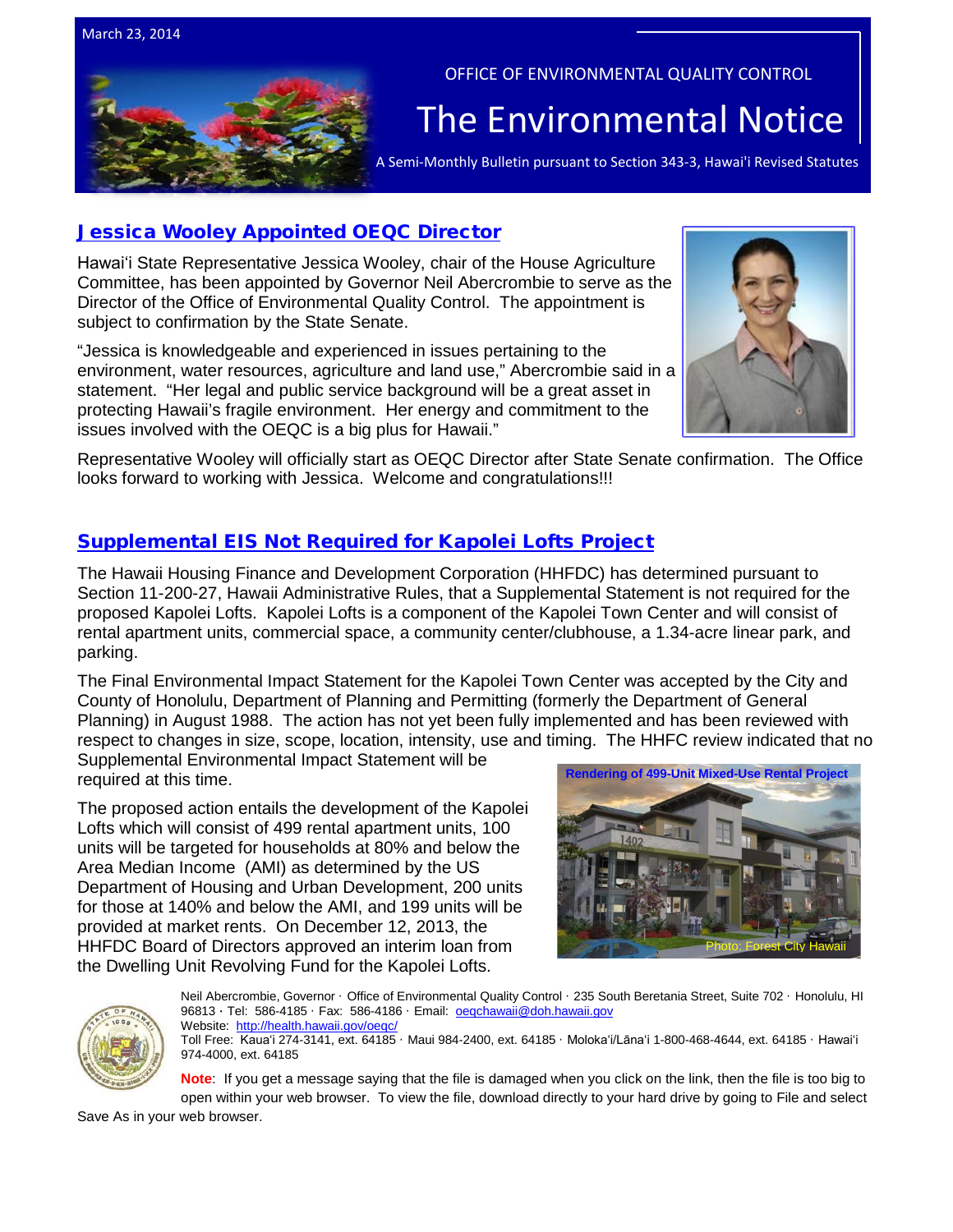## **FRONT PAGE**

| <b>Jessica Wooley Appointed OEQC Director</b>           |
|---------------------------------------------------------|
| Supplemental EIS Not Required for Kapolei Lofts Project |

| <b>HAWAI'I (HRS 343)</b>                                                                      |  |
|-----------------------------------------------------------------------------------------------|--|
| <b>MAUI (HRS 343)</b>                                                                         |  |
| O'AHU (HRS 343)                                                                               |  |
|                                                                                               |  |
| 5.                                                                                            |  |
| <b>COASTAL ZONE MANAGEMENT NOTICES</b>                                                        |  |
| <b>SHORELINE NOTICES</b>                                                                      |  |
| <b>CONSERVATION DISTRICT USE APPLICATION (CDUA)</b>                                           |  |
|                                                                                               |  |
| 1. Revised NOI to Prepare an EIS for a Proposed Highway Project in Hawaii County  8           |  |
| 2. Navy Requests to Take Marine Mammals Incidental to Mariana Islands Training and Testing  8 |  |
|                                                                                               |  |
|                                                                                               |  |
|                                                                                               |  |

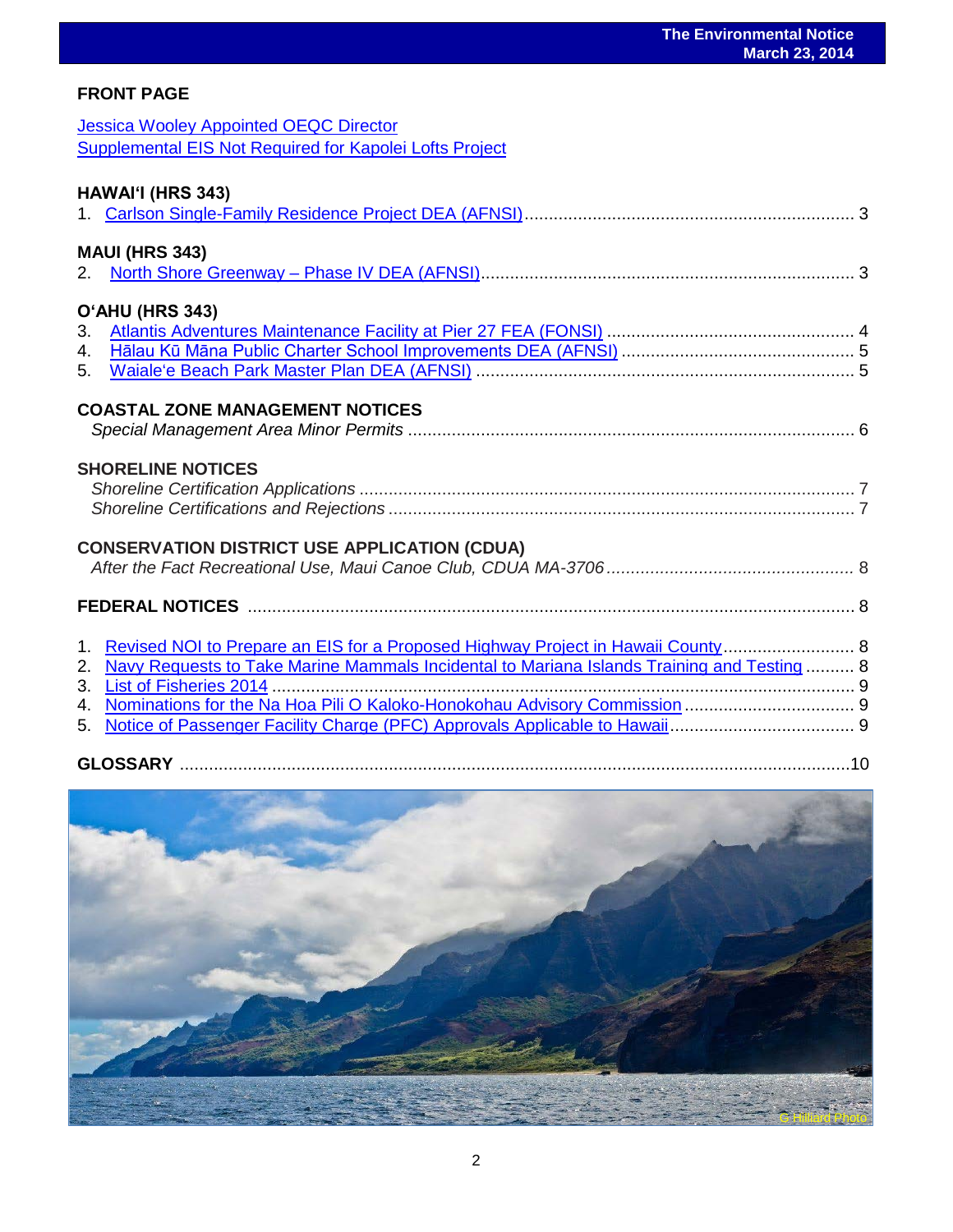## <u>י</u> HAWAI**ʻ**I (HRS 343)

## **1. [Carlson Single-Family Residence Project](http://oeqc.doh.hawaii.gov/Shared%20Documents/EA_and_EIS_Online_Library/Hawaii/2010s/2014-03-23-HA-5E-DEA-Carlson-Single-Family-Residence.pdf) DEA (AFNSI)**

| Island:            | Hawai'i                                                         |
|--------------------|-----------------------------------------------------------------|
| <b>District:</b>   | Puna                                                            |
| TMK:               | $(3)$ 1-5-010:028                                               |
| <b>Permits:</b>    | Conservation District Use Permit, Grading Permit,               |
|                    | Special Management Area Permit.                                 |
| <b>Applicant:</b>  | Darrin Nael & Debra Louise Carlson, 26 11 <sup>th</sup> Street, |
|                    | Cayucos, CA 93430; 805-995-2298.                                |
| <b>Approving</b>   |                                                                 |
| Agency:            | Office of Conservation and Coastal Lands, Department of         |
|                    | Land and Natural Resources, Kalanimoku Building,                |
|                    | 1151 Punchbowl Street, Room 131, Honolulu, HI 96813.            |
|                    | Contact: Samuel Lemmo, 808-587-0377.                            |
| <b>Consultant:</b> | Native Technologies, LLC, 3449 Kaimuki Avenue, Honolul          |
| Status:            | Statutory 30-day public review and comment period starts        |
|                    |                                                                 |



**Consultant:** Native Technologies, LLC, 3449 Kaimuki Avenue, Honolulu, HI 96816; 808-620-6332. ts; comments are due by April 22, 2014. Please send comments to the applicant, approving agency, and consultant.

The applicants propose to construct a single-story Single-Family Residence (SFR) on a 3.5-acre shoreline property located at 15-2225 Government Beach Road in the Puna District of the Island of Hawai'i. The SFR will consist of a 3,371 square-foot house with an attached garage and wrap-around lanai, the SFR will include: 4 bedrooms; 3 bathrooms; a subsurface septic system with 1000-gallon septic tank and 12-foot by 24-foot absorption bed, and a 10,000-gallon capacity water catchment tank, standing 4 feet high and 20 feet in diameter. The SFR will be placed on 7-foot post & pier to elevate the main residence, additionally a 15-foot wide compacted gravel driveway with a turnaround, and overall approximate length of 375 feet will be constructed on site.

## MAUI (HRS 343)

## **2. [North Shore Greenway –](http://oeqc.doh.hawaii.gov/Shared%20Documents/EA_and_EIS_Online_Library/Maui/2010s/2014-03-23-MA-5B-DEA-North-Shore-Greenway-Phase-IV.pdf) Phase IV DEA (AFNSI)**

| Island:         | Maui                                                                 | Lahaina<br>Roads |            |
|-----------------|----------------------------------------------------------------------|------------------|------------|
| District:       | Wailuku and Makawao                                                  | Napili-Honokowai |            |
| TMK:            | (2) 2-5-005:046(por.); (2) 3-8-001: (Hana Highway                    | Lahaina          | Kahului    |
|                 | Parcel); and (2)3-8-001:071(por.)                                    |                  | 380        |
| <b>Permits:</b> | Department of Army Nationwide Permits pursuant to                    |                  | Kihei      |
|                 | Section 10 of the Rivers and Harbors Act and Section                 |                  | Wailea-Mak |
|                 | 404 Clean Water Act; National Pollutant Discharge                    |                  |            |
|                 | Elimination System Permit; Department of Health                      |                  |            |
|                 | Community Noise Permit; Special Flood Hazard                         |                  |            |
|                 | Development Permit; Work to Perform in State Right-of-Way Permit; an |                  |            |
|                 | Permits (Grading and Grubbing).                                      |                  |            |
|                 | <b>Proposing/Determination</b>                                       |                  |            |



d Construction

#### **Proposing/Determination**

**Agency:** County of Maui, Department of Public Works, 200 South High Street, Wailuku, HI 96793. Contact: David Goode, 808-270-7845.

- **Consultant:** Munekiyo & Hiraga, Inc., 305 High Street, Suite 104, Wailuku, HI 96793. Contact: Colleen Suyama, 808-244-2015.
- **Status:** Statutory 30-day public review and comment period starts; comments are due by April 22, 2014. Please send comments to the proposing/determination agency and consultant.

The North Shore Greenway - Phase IV will be the final phase of bike path which will run east from Ulupua Place and connect with the existing path directly east of HA Baldwin Park in Paia, Maui, Hawai'i.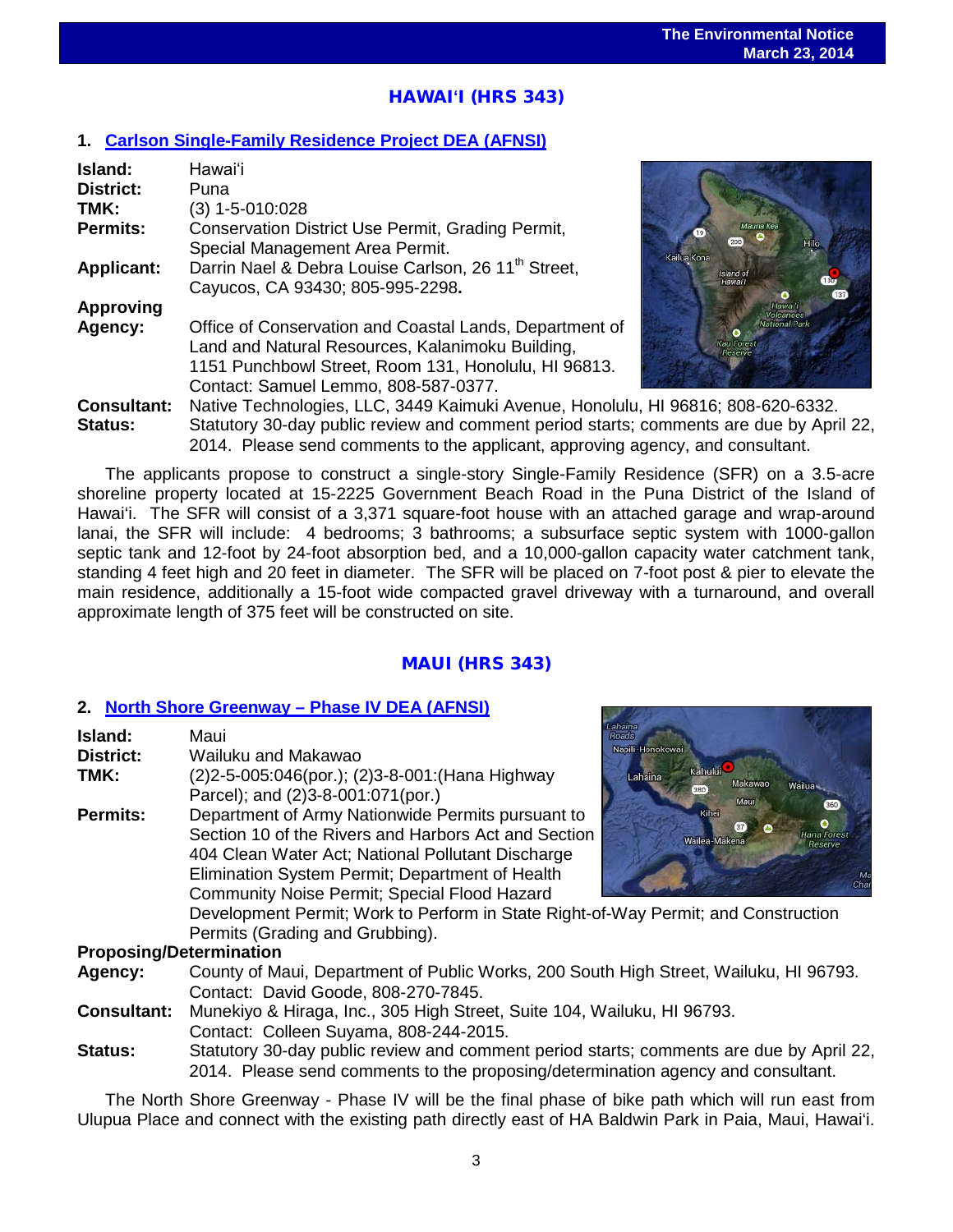#### **The Environmental Notice March 23, 2014**

The proposed project runs on the makai side of Hana Highway with two (2) proposed easements affecting Maui Country Club and HA Baldwin Park. The purpose of the proposed project is to complete the North Shore Greenway project in order to create an alternative route of transportation for pedestrians and bikers. The proposed project involves a new eight (8) foot wide asphaltic concrete pavement set approximately 7.5 feet away from the lane of vehicular travel. The proposed project also involves the construction of a drainage way crossing to extend eight (8) feet from the existing culvert to enable Greenway construction atop of it.

## O**'**AHU (HRS 343)

## **3. [Atlantis Adventures Maintenance Facility at Pier 27](http://oeqc.doh.hawaii.gov/Shared%20Documents/EA_and_EIS_Online_Library/Oahu/2010s/2014-03-23-OA-5E-FEA-Atlantis-Adventures-Maintenance-Facility-at-Pier-27.pdf) FEA (FONSI)**

| Island:            | Oʻahu                                                             |          |
|--------------------|-------------------------------------------------------------------|----------|
| District:          | Honolulu                                                          |          |
| TMK:               | 1-5-038: 001                                                      |          |
| <b>Permits:</b>    | Building.                                                         |          |
| <b>Applicant:</b>  | Atlantis Adventures LLC, Pier 40, Honolulu, HI 96816.             | North!   |
|                    | Contact: Jon Chapman, 808-832-6603 or e-mail                      | W        |
|                    | jchapman@atlantisadventure.com.                                   | Waianae  |
| <b>Approving</b>   |                                                                   | Nänäkuli |
| Agency:            | State of Hawai'l, Department of Transportation, Harbors           | Kap      |
|                    | Division, 79 South Nimitz Highway, Honolulu, HI 96813.            |          |
|                    | Contact: Dean Watase, 808-587-1883 or e-mail                      |          |
|                    | dean.watase@hawaii.gov                                            |          |
| <b>Consultant:</b> | Environmental Communications, Inc, PO Box 236097, Honolulu, HI 96 |          |
|                    |                                                                   |          |



**Consultant:** Environmental Communications, Inc, PO Box 236097, Honolulu, HI 96823. Contact: Taeyong Kim, 808-528-4661 or e-mail *tkim@environcom.com.* **Status:** Finding of No Significant Impact Determination.

The proposed action consists of the construction of a warehouse and maintenance complex for Atlantis Adventures which operates the Atlantis Submarines and the Navatek whale watch and dinner cruise boat. The central warehouse building will consist of a two-story structure comprised of stacked shipping containers configured to serve as the perimeter of the warehouse. A metal roof will be placed over the stacked containers to create a weather-proof central work and storage area. Ancillary buildings include three office trailers with decks, and two additional storage containers located close to dockside for storage and electrical equipment, for a total floor area of 12,309 square feet and a lot coverage figure of 9,763 square feet.

Ancillary parking will be provided adjacent to the warehouse and trailer offices. A total of 31 stalls will be provided including 2 required accessible stalls. Two separate loading stalls will also be provided.

Improvements proposed over the submerged lands include approximately 300 linear feet of 8-foot wide dock walkways.

The proposed action is required as the current operations located at Pier 40 are subject to the Kapalama Container Terminal and Tenant Relocation Plan. The proposed improvements at Pier 27 will not result in any significant expansion over the current operations at Pier 40.

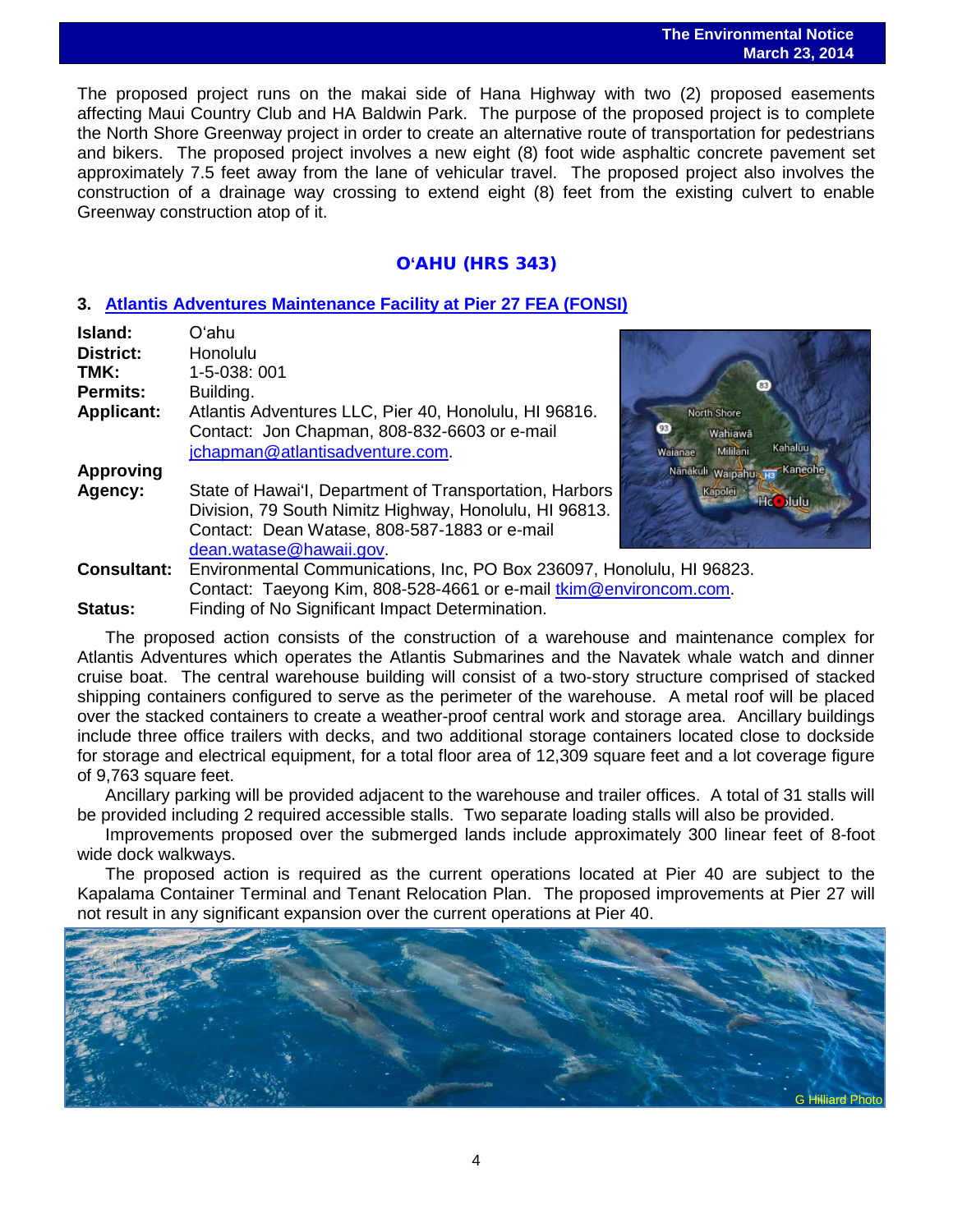#### **The Environmental Notice March 23, 2014**

## **4. [Hālau Kū Māna Public Charter School Improvements](http://oeqc.doh.hawaii.gov/Shared%20Documents/EA_and_EIS_Online_Library/Oahu/2010s/2014-03-23-OA-5E-DEA-Halau-Ku-Mana-Public-Charter-School-Improvements.pdf) DEA (AFNSI)**

| Island:            | Oʻahu                                                                                                                                                   |                                                                            |  |
|--------------------|---------------------------------------------------------------------------------------------------------------------------------------------------------|----------------------------------------------------------------------------|--|
| <b>District:</b>   | Honolulu                                                                                                                                                |                                                                            |  |
| TMK:               | (1) 2-5-019:008 (portion); (1) 2-5-20:003; (1) 2-5-<br>20:004; (1) 2-5-20:005 (portion); (1) 2-5-20:008<br>(portion).                                   | North Shore<br>Wahiawā                                                     |  |
| <b>Permits:</b>    | Department of Health Wastewater Permit; Grubbing,<br>Grading and Stockpiling Permit; Building Permits;<br>NPDES (if more than one acre).                | Kahaluu -<br>Mililani<br>Waianae<br>Nanakuli waipahu na Kaneohe<br>Kapolei |  |
| <b>Applicant:</b>  | Mana Maoli, c/o Hālau Kū Māna, 2101 Makiki Heights<br>Drive, Honolulu, HI 96822.<br>Contact: Mahina Duarte, 808-945-1600.                               | <b>Hono</b>                                                                |  |
| Approving          |                                                                                                                                                         |                                                                            |  |
| Agency:            | State Board of Land and Natural Resources, 1151 Punchbowl Street, Honolulu, HI 96813.<br>Contact: Stephen Soares, phone 808-587-0505, fax 808-587-0311. |                                                                            |  |
| <b>Consultant:</b> | PBR Hawaii & Associates, Inc, 1001 Bishop Street, Suite 650, Honolulu, HI 96813.<br>Contact: Catie Cullison, phone 808-521-5631, fax 808-523-1402.      |                                                                            |  |
| <b>Status:</b>     | Statutory 30-day public review and comment period starts; comments are due by April 22                                                                  |                                                                            |  |



## 50, Honolulu, HI 96813<mark>.</mark><br>-1402. comments are due by April 22, 2014. Please send comments to the applicant, approving agency, and consultant.

Hālau Kū Māna Public Charter School will utilize State lands to construct improvements to existing facilities at the school. The school is comprised mainly of ten portable classroom and administrative and support trailers, a 40-foot by 50-foot canopy tent, parking areas and landscaping. This arrangement was appropriate when the school first located at the site, but no longer fits the needs of the student body. The primary purpose for the Hālau Kū Māna Public Charter School Improvements is to provide adequate educational facilities for the existing student population and establish compliance with environmental requirements for new and existing facilities. The improvements will include the renovation of existing structures, installation of a permanent wastewater system, and addition of new classroom facilities.

## **5. [Waiale'e Beach Park Master Plan](http://oeqc.doh.hawaii.gov/Shared%20Documents/EA_and_EIS_Online_Library/Oahu/2010s/2014-03-23-OA-5B-DEA-Waialee-Beach-Park-Master-Plan.pdf) DEA (AFNSI)**

| <b>Island:</b><br><b>District:</b><br>TMK: | Oʻahu<br>North Shore<br>5-8-001: 010, 015, 016, 017, 041; 5-8-006: 007, 030,<br>058 (pending land dedication to City); 5-7-005: 013.<br>Private property that may be acquired: 5-8-001: 021,<br>023, 029, 033, 034.                                                                                                                                    | North Shore<br>Wahiawā<br><b>Kahaluu</b><br>Mililani<br>Waianae |  |
|--------------------------------------------|--------------------------------------------------------------------------------------------------------------------------------------------------------------------------------------------------------------------------------------------------------------------------------------------------------------------------------------------------------|-----------------------------------------------------------------|--|
| <b>Permits:</b>                            | Special Use Permit; Special Management Area Use<br>Permits; Conditional Use Permit - Minor for Joint<br>Development; Grubbing, Grading, and Stockpiling<br>Permit; Building Permit for Building, Electrical,<br>Plumbing, Sidewalk/Driveway and Demolition Work; NPDES General Permits; Work within<br>State Highway Right-of-Way.<br>$\sum_{i=1}^{n}$ | Nanakuli waipahu na Kaneohe<br>Kapolei<br><b>Honolulu</b>       |  |

## **Proposing/Determination**

**Agency:** Department of Design and Construction, City and County of Honolulu, 650 South King Street, Honolulu, HI 96813. Contact: Clifford Lau, 808-768-8478.

**Consultant:** Gerald Park, 95-595 Kanam'ee Street, #324, Mililani, HI 96789; phone 808-625-9626. **Status:** Statutory 30-day public review and comment period starts; comments are due by April 22, 2014. Please send comments to the proposing/determination agency and consultant.

The Waiale'e Beach Park Master Plan was conceived in part by unique physical and environmental features and land tenures where the park is to be located. The beach park features almost one mile of white sand beach interspersed with nearshore reefs that make the shoreline ideal for fishing, reef walking, diving, camping, limited swimming, and sunbathing. The park also borders Kalou Marsh, a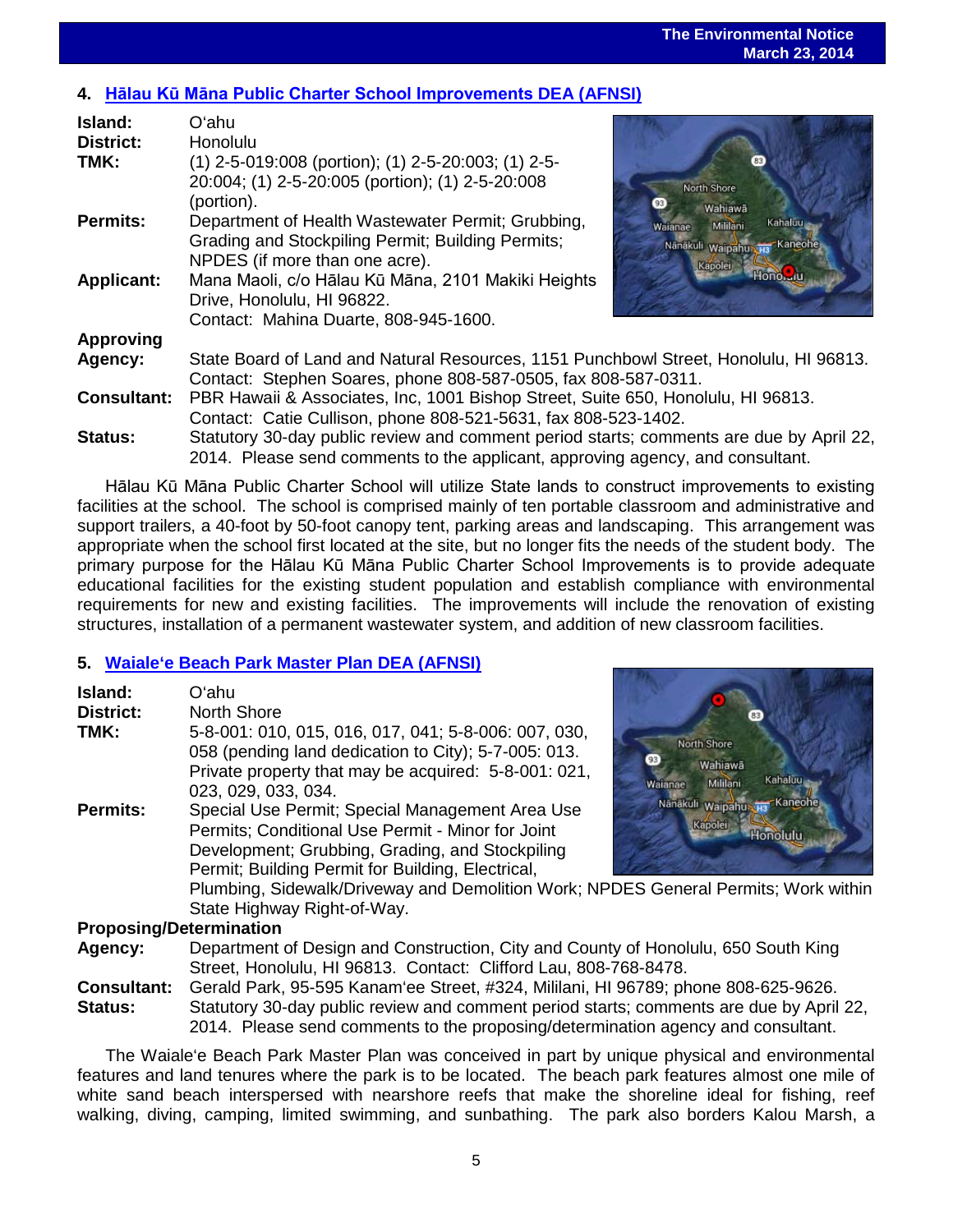wetland located near the center of the park, Kalou Fishpond a recorded historic feature, and two intermittent stream channels on the eastern and western ends.

The beach provides opportunities for a variety of ocean recreation activities, but the depth of the lots comprising the park (which averages between 160 and 180 lineal feet) constrains the type of recreational uses and supporting facilities that the park can physically accommodate and in part shapes the park layout.

Park improvements have been kept to a minimum because of environmental conditions, physical characteristics of the land, and a decision by city park planners to foster informal, unstructured recreational uses. The planned improvements include three access roads from Kamehameha Highway (a fourth access road from Kamehameha Highway will be provided by others), parking, earthwork, utility line installation, landscaping, irrigation system, bathhouses, outdoor showers, and individual wastewater systems. A camping area for overnight camping is proposed for the eastern end of the park.

The cost of improvements is estimated at \$3.45 million and will be funded by the City and County of Honolulu. Improvements will be constructed over five (5) development phases.

## COASTAL ZONE MANAGEMENT NOTICES

### **Special Management Area (SMA) Minor Permits**

The SMA Minor permits below have been approved (HRS 205A-30). For more information, contact the County/State Planning Department. Honolulu (768-8014); Hawaiʻi (East HI 961-8288, West HI 323-4770); Kauaʻi (241-4050); Maui (270-7735); Kakaʻako or Kalaeloa Community Development District (587-2841).

| ividui (270-770), Naka aku ur Naiaciua Cummunity Development District (307-2041). |                                                                                                                      |                                                               |  |  |
|-----------------------------------------------------------------------------------|----------------------------------------------------------------------------------------------------------------------|---------------------------------------------------------------|--|--|
| <b>Location (TMK)</b>                                                             | <b>Description (File No.)</b>                                                                                        | <b>Applicant/Agent</b>                                        |  |  |
| Hawai'i: North Kohala (5-2-001: 024)                                              | Food Truck and Fruit Stand on Property (SMM 14-296)                                                                  | Nani and Donald Svendsen                                      |  |  |
| Hawai'i: Kapoho Beach Lots (1-4-<br>027: 011, 012 and 028)                        | After-the-Fact Grubbing of Parcels, Removal of Trees,<br>and Installation of Construction Screening (SMM 14-<br>297) | Janet Rugg Lew                                                |  |  |
| Maui: Lahaina (4-6-010: 001)                                                      | Temporary Tents (SM2 20140017)                                                                                       | Didi Azcueta                                                  |  |  |
| Maui: Lahaina (4-6-010: 001)                                                      | Temporary Structures (SM2 20140018)                                                                                  | Didi Azcueta                                                  |  |  |
| Maui: Lahaina (4-6-010: 001)                                                      | Temporary Structures (SM2 20140019)                                                                                  | Didi Azcueta                                                  |  |  |
| Maui: Wailea (2-1-023: 005)                                                       | Maxfield Condo Renovations (SM2 20140020)                                                                            | Satish K. Gholkar                                             |  |  |
| Maui: (3-8-025: 008 and 009)                                                      | Maui Full Gospel Church (SM2 20140021)                                                                               | Hankyu Kim                                                    |  |  |
| Maui: (2-1-023: 007)                                                              | Install Antennas (SM2 20140022)                                                                                      | AT&T                                                          |  |  |
| Maui: (3-9-006: 004)                                                              | Dwelling - Adding a Deck (SM2 20140023)                                                                              | <b>Melott Stanley Edward</b>                                  |  |  |
| Maui: (1-3-002: 039)                                                              | Temporary Storage / Office Structure (SM2 201400024)                                                                 | Peter Gaffney                                                 |  |  |
| Maui: Kaunakakai (5-7-008: 031)                                                   | Proposed New Residence (SM6 20130012)                                                                                | Harvey & Janet Place                                          |  |  |
| Maui: Molokai (5-7-008: 037)                                                      | Single Family Dwelling (SM6 20140003)                                                                                | Moani Michelle Melcher                                        |  |  |
| O'ahu: Hauula (5-3-009: 068)                                                      | Site Grading and New Pad on Lot A-1 within the SMA<br>(2014/SMA-5)                                                   | David and Anne Figueira /<br><b>Engineering Dynamics Corp</b> |  |  |

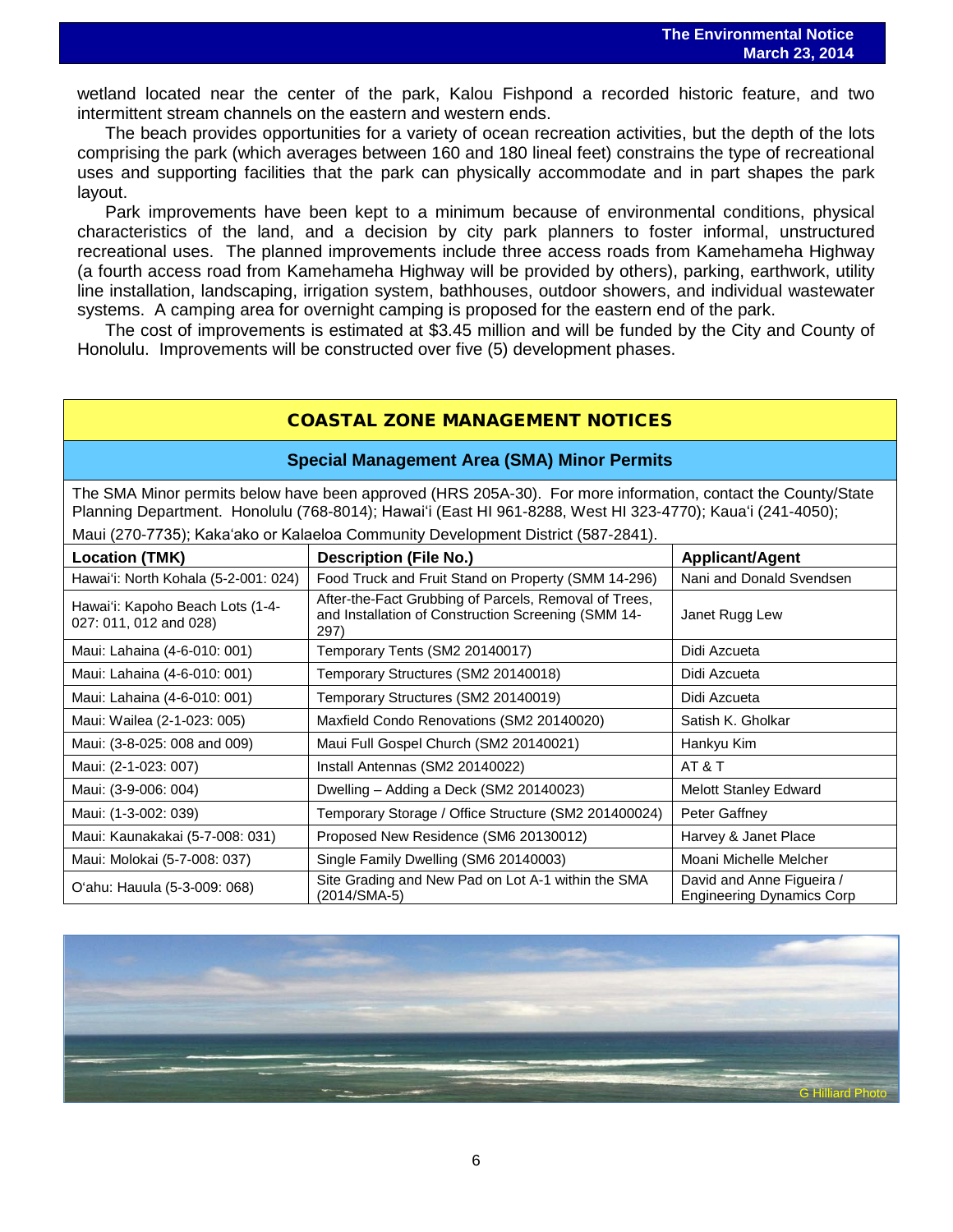## i<br>I SHORELINE NOTICES

## **Shoreline Certification Applications**

The shoreline certification applications above are available for review at the DLNR Offices on Kauaʻi, Hawaiʻi, Maui, and Honolulu, 1151 Punchbowl Street, Room 220 (HRS 205A-42 and HAR 13-222-12). All comments shall be submitted in writing to the State Land Surveyor, 1151 Punchbowl Street, Room 210, Honolulu, HI 96813 and postmarked no later than 15 calendar days from the date of the public notice of the application. For more information, call Ian Hirokawa at 587-0420.

| File No. | Date   | Location                                                                                                                                                                                                                                                                                         | <b>Applicant/Owner</b>                                                            | <b>TMK</b>           |
|----------|--------|--------------------------------------------------------------------------------------------------------------------------------------------------------------------------------------------------------------------------------------------------------------------------------------------------|-----------------------------------------------------------------------------------|----------------------|
| MA-571   | 3/6/14 | Lot 3 of Kuau Tract Subdivision situate at<br>Paia, Hamakuapoko, Makawao, Maui<br>Address: 475 Hana Highway<br>Purpose: N/A                                                                                                                                                                      | Akamai Land Surveying,<br>Inc./ James Argyropoulos                                | 2-6-009:005          |
| HA-480   | 3/3/14 | Portion of Richardson Ocean Park being<br>portions of Grant 7187 to David Malo, Grant<br>9218 to E. Richardson and Executive Order<br>267 situate at Waiakea, South Hilo, Island of<br>Hawaii<br>Address: 2355 Kalanianaole Street<br>Purpose: Building and accessibility<br><i>improvements</i> | Wayne A. Subica, Jr./<br>County of Hawaii,<br>Department of Parks &<br>Recreation | 2-1-019:009 &<br>010 |

## **Shoreline Certification and Rejections**

The shoreline notices below have been proposed for certification or rejection by DLNR (HRS 205A-42 and HAR 13- 222-26). Any person or agency who wants to appeal shall file a notice of appeal in writing with DLNR no later than 20 calendar days from the date of this public notice. Send the appeal to the Board of Land and Natural Resource, 1151 Punchbowl Street, Room 220, Honolulu, HI 96813.

| File No. | <b>Proposed/Rejected</b>                   | Location                                                                                                                                                                                                     | <b>Applicant/Owner</b>                                                                   | TMK               |
|----------|--------------------------------------------|--------------------------------------------------------------------------------------------------------------------------------------------------------------------------------------------------------------|------------------------------------------------------------------------------------------|-------------------|
| OA-1565  | <b>Proposed Shoreline</b><br>Certification | Lot 1598-B Land Court Application 242<br>situate at Puuloa, Ewa, Oahu<br>Address: 91-53 Parish Drive<br>Purpose: Building permit                                                                             | Walter P. Thompson,<br>Inc./ Maurice & Joan<br>Yamasato, Dennis &<br>Michiko Arakaki     | $9 - 1 - 007:080$ |
| MA-551   | Rejection                                  | Lot D-1-A-1 of the North Beach<br>Subdivision, IIA situate at Honokowai,<br>Kaanapali, Lahaina, Maui<br>Address: 130 Kai Malina Parkway<br>Purpose: Shoreline setback                                        | Austin, Tsutsumi &<br>Associates, Inc./<br>Honua Kai<br>Condominium<br>Association, Inc. | 4-4-014:006       |
| HA-468   | Rejection                                  | Lot 29 of Vacationland Hawaii<br>Subdivision (F.P. 814) L.C. Aw. 8559,<br>Apana 5 situate at Kapoho, Puna, Island<br>of Hawaii Address: N/A Purpose:<br>Determine shoreline setback for building<br>purposes | The Independent<br>Hawaii Surveyors,<br>LLC/ Stephen Hagg                                | 1-4-068:017       |

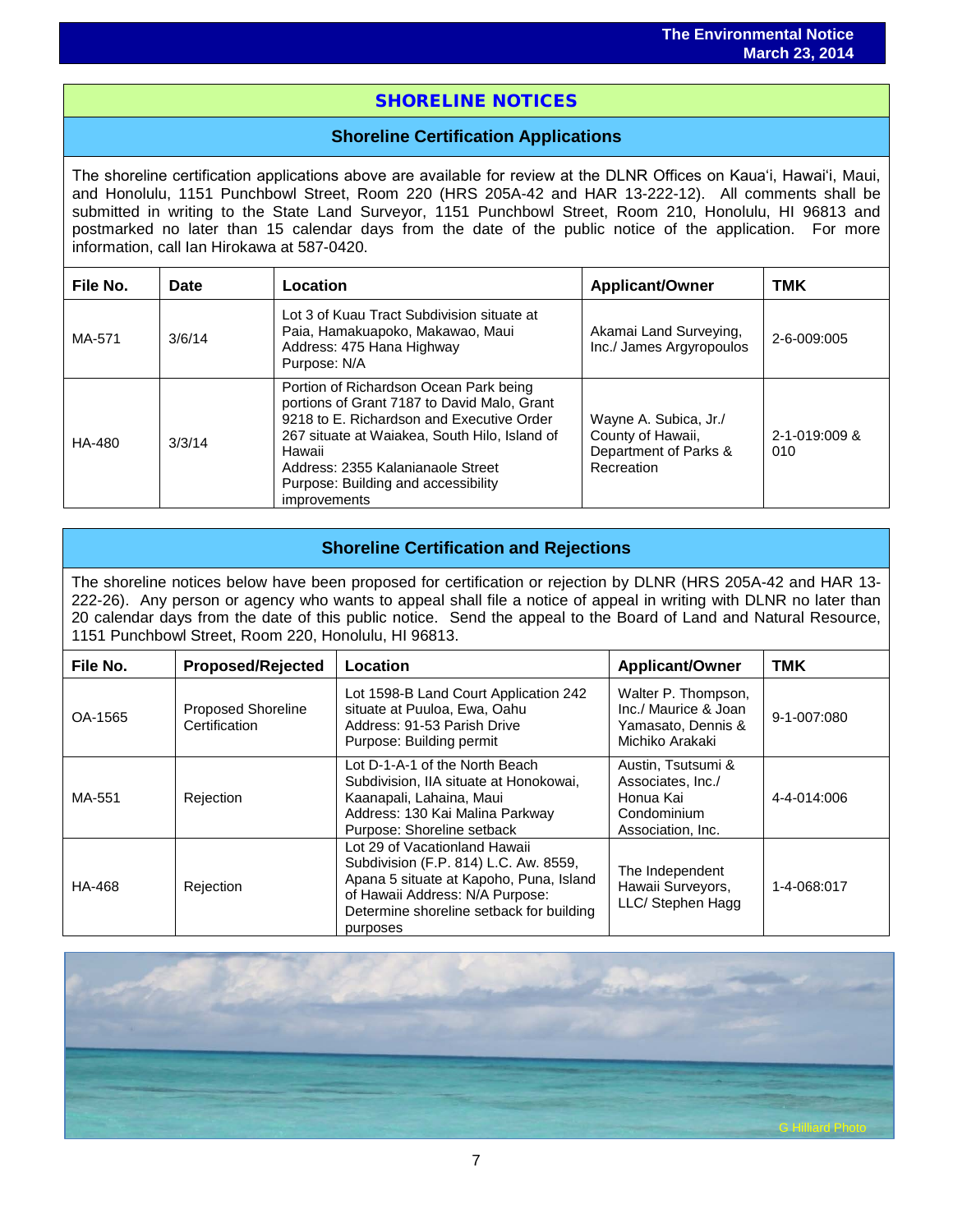## CONSERVATION DISTRICT USE APPLICATION

֖֖֖֖֖֖֖֖֖֖֧ׅ֖֧֦֧֚֚֚֚֚֚֚֚֚֚֚֚֚֚֚֚֚֚֚֬֝֝֓֞֡֝֓֞֡֡֬֓֞֡֞֡֞֡֞֡֞֡֞֞֡֞֬֝֓֞

Persons interested in commenting on the following Conservation District Use Application or interested in receiving notification of determinations on Conservation District Use Applications must submit comments and requests to the Department of Land and Natural Resources. Notification requests must include the following information: 1) Name and address of the requestor; 2) The application for which the requestor would like to receive notice of determination; and 3) The date the notice was initially published in the Environmental Notice. Send comments and requests to: Department of Land and Natural Resources, Office of Conservation and Coastal Lands, PO Box 621, Honolulu, HI, 96809. DLNR will make every effort to notify those interested in the subject CDUAs. However, DLNR is not obligated to notify any person not strictly complying with the above requirements. For more information, please contact the Office of Conservation and Coastal Land's staff listed for each project.

**PROJECT: Name of Applicant:** Maui Canoe Club **Location:** Kihei, Maui<br> **TMK:** (2) 3-8-005: **TMK:**<br> **Proposed Action:** (2) 3-8-005:003<br>
After the Fact R **343, HRS determination:** Exempt **OCCL Staff Contact:** Tiger Mills, 808-587-0382

**File No.:** CDUA MA-3706 **After the Fact Recreational Use** Applicant's Contact: Rory Frampton, 808-298-4956

## FEDERAL NOTICES

#### 1. [Revised NOI to Prepare an EIS for a Proposed Highway Project in Hawaii County](http://www.gpo.gov/fdsys/pkg/FR-2014-03-18/pdf/2014-05899.pdf) – March 18, 2014

The Federal Highway Administration (FHWA) issued a revised Notice of Intent (NOI) to inform the public that an environmental impact statement (EIS) will be prepared for a proposed highway project in Hawaii County, Hawaii. This notice revises the NOI that was published in the Federal Register on July 13, 1999. The FHWA, Central Federal Lands Highway Division (CFLHD), and the Hawaii Department of Transportation will prepare an environmental impact statement (EIS) for a surface transportation project in the South Kohala and North Kona Districts, of the island of Hawaii. The project intends to address the linkage between the Queen Kaahumanu Highway (State Highway 19) and the Mamalahoa Highway (State Highway 190) in the vicinity of the newly realigned Daniel K. Inouye Highway (formerly Saddle Road [State Highway 200]). This proposed link would constitute the final piece to complete one of the three highway arterials that connect the east and west regions on the island of Hawaii. This proposed link has been identified in the Hawaii Long-Range Plan for the purpose of adding inter-regional capacity. This notice updates a notice for the project originally published in the July 13, 1999, Federal Register. An EIS was not issued pursuant to the prior notice because changed circumstances may affect potential project alternatives. CONTACT: Ricardo Suarez, Division Engineer, Federal Highway Administration, Central Federal Lands Highway Division. Contact Information: 12300 West Dakota Avenue, Lakewood, CO 80228. (720) 963-3448.

#### 2. [Navy Requests to Take Marine Mammals Incidental to Mariana Islands Training and Testing](http://www.gpo.gov/fdsys/pkg/FR-2014-03-19/pdf/2014-05833.pdf) – March 19, 2014

NMFS has received a request from the U.S. Navy (Navy) for authorization to take marine mammals incidental to the training and testing activities conducted in the Mariana Islands Training and Testing (MITT) study area from March 2015 through March 2020. Pursuant to the Marine Mammal Protection Act (MMPA), NMFS is requesting comments on its proposal to issue regulations and subsequent Letter of Authorization (LOA) to the Navy to incidentally harass marine mammals. **Comments and information must be received no later than May 5, 2014.** 

On April 22, 2013, NMFS received an application from the Navy requesting an LOA for the take of 26 species of marine mammals incidental to Navy training and testing activities to be conducted in the MITT Study Area over 5 years. The Navy is requesting regulations that would establish a process for authorizing take, via one 5-year LOA, of marine mammals for training and testing activities, proposed to be conducted from 2015 through 2020. The Study Area includes the existing Mariana Islands Range Complex and surrounding seas, a transit corridor between the Mariana Islands and the Navy's Hawaii Range Complex, and Navy pierside locations where sonar maintenance or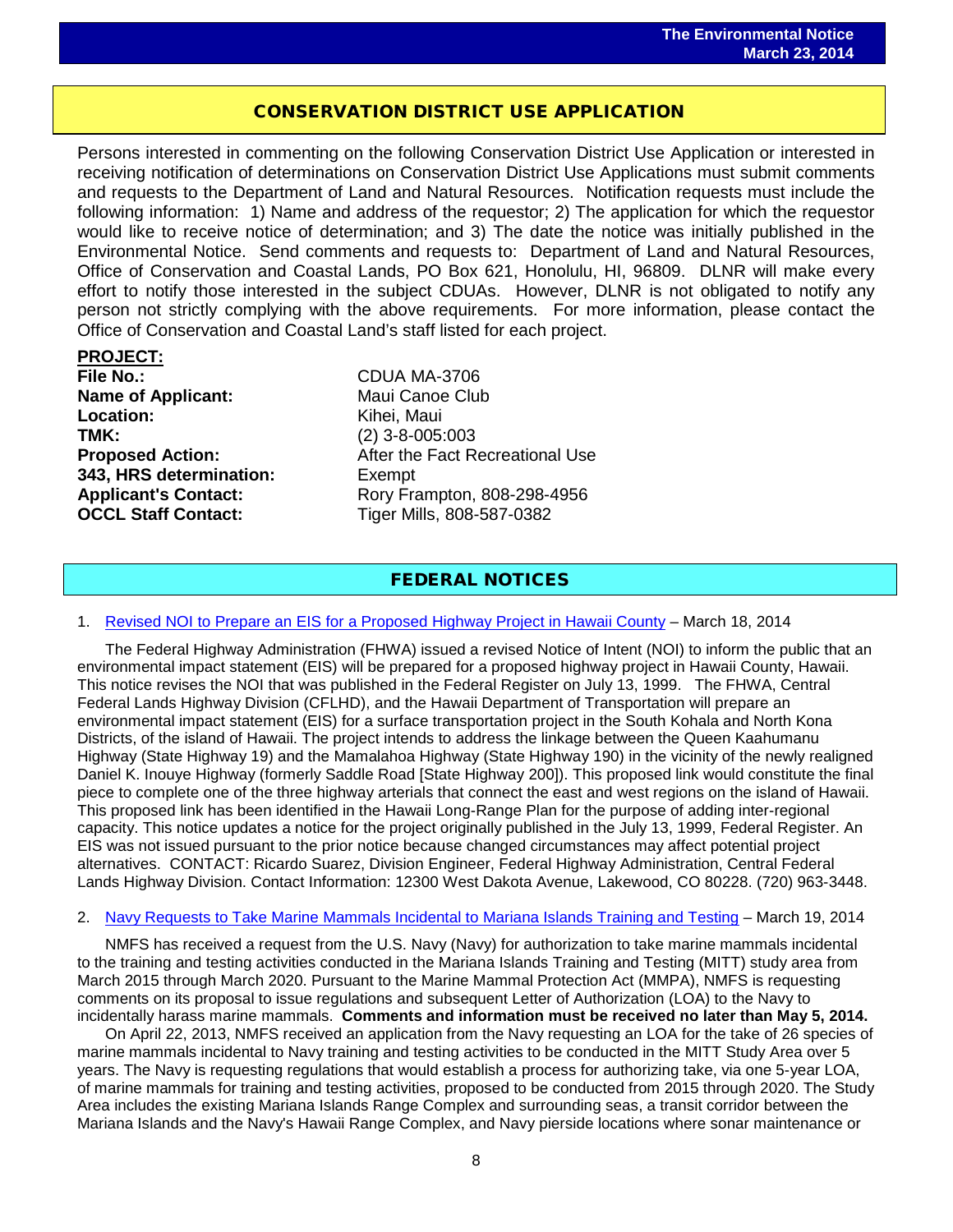testing may occur (see Figure 2-1 of the Navy's application for a map of the MITT Study Area). The proposed activities are classified as military readiness activities. Marine mammals present in the Study Area may be exposed to sound from active sonar and underwater detonations. In addition, incidental takes of marine mammals may occur from ship strikes. The Navy is requesting authorization to take 26 marine mammal species by Level B (behavioral) harassment and 13 marine mammal species by Level A harassment (injury) or mortality.

#### 3. [List of Fisheries 2014](http://www.gpo.gov/fdsys/pkg/FR-2014-03-14/pdf/2014-05576.pdf) – March 14, 2014

The National Marine Fisheries Service (NMFS) publishes its final List of Fisheries (LOF) for 2014, as required by the Marine Mammal Protection Act (MMPA). The final LOF for 2014 reflects new information on interactions between commercial fisheries and marine mammals. NMFS must classify each commercial fishery on the LOF into one of three categories under the MMPA based upon the level of mortality and serious injury of marine mammals that occurs incidental to each fishery. The classification of a fishery on the LOF determines whether participants in that fishery are subject to certain provisions of the MMPA, such as registration, observer coverage, and take reduction plan (TRP) requirements. **This final rule is effective April 14, 2014.** Comments regarding any aspect of the collection of information requirements contained in this rule, should be submitted in writing to Chief, Marine Mammal and Sea Turtle Conservation Division, Office of Protected Resources, NMFS, 1315 East-West Highway, Silver Spring, MD 20910, or to the Office of Information and Regulatory Affairs at [OIRA\\_submissions@omb.eop.gov.](mailto:OIRA_submissions@omb.eop.gov) Contact: Lisa White, Office of Protected Resources, 301-427-8494 or Nancy

Young, Pacific Islands Region, 808-725-5156.

#### 4. [Nominations for the Na Hoa Pili O Kaloko-Honokohau Advisory Commission](http://www.gpo.gov/fdsys/pkg/FR-2014-03-12/pdf/2014-05334.pdf) – March 12, 2014

The National Parks Service, U.S. Department of the Interior, proposed to appoint a member to the Na Hoa Pili O Kaloko-Honokohau (The Friends of Kaloko-Honokohau), an advisory commission for the park. The Superintendent, Kaloko-Honokohau National Historical Park, acting as administrative lead, is requesting nominations for qualified persons to serve on the Commission. The purpose of the Commission is to advise the Superintendent and the Director, National Park Service, with respect to the historical, archeological, cultural, and interpretive programs of the park. The Commission is to afford particular emphasis to the quality of traditional Native Hawaiian cultural practices demonstrated in the park. **Nomination must be postmarked no later than May 12, 2014.** Nominations or requests for further information should be sent to Tammy Duchesne, Superintendent, Kaloko-Honokohau National Historical Park, 73-4786 Kanalani Street, Suite 14, Kailua-Kona, Hawaii 96740. CONTACT: Jeff Zimpfer, National Park Service, Environmental Protection Specialist, Kaloko-Honokohau National Historical Park, 73-4786 Kanalani St., 14, Kailua Kona, Hawaii 96740, by telephone (808) 329-6881, ext. 1500, or email: [jeff\\_zimpfer@nps.gov.](mailto:jeff_zimpfer@nps.gov)

#### 5. [Notice of Passenger Facility Charge \(PFC\) Approvals Applicable to Hawaii](http://www.gpo.gov/fdsys/pkg/FR-2014-03-12/pdf/2014-05350.pdf) - March 12, 2014

The Federal Aviation Administration (FAA) publishes notice, of Passenger Facility Charge (PFC) approvals and disapprovals under the provision of the Aviation Safety and Capacity Expansion Act of 1990 and Part 158 of the Federal Aviation Regulations. This notice includes approvals for a number of approved applications applicable to Hawaii such as: Application Number: 13-05-C-00-HNLto Impose and use a PFC at \$4.50 for a total PFC Revenue of \$301,094,938 to be approved. The earliest charge effective date is February 1, 2014. The estimated charge expiration date is July 1, 2026. The projects approved for collection at Honolulu International Airport (HNL) are for the following: Runway 08R/26L pavement rehabilitation; Runway 04R/22L pavement rehabilitation; Install runway 04L/22R lighting system; Loading bridge replacement--Overseas Terminal; Construct new Makua concourse; Aircraft parking apron - Mauka concourse. The projects approved for collection at HNL and use at HNL at a \$3.00 PFC Level: Second level roadway improvements - Overseas Terminal; Shuttle bus stations between gates 6 and 62--terminal improvements; Roof canopy replacement - Overseas Terminal. The projects approved for collection at HNL and use at Hilo International Airport (ITO) at \$4.50 PFC Level: Construct aircraft rescue and firefighting facility. Install access control and closed circuit television. The projects approved for collection at HNL and use at Kona International Airport at Keahole Airport (KOA) at \$4.50 PFC Level: Construct aircraft rescue and firefighting facility. Install access control and closed circuit television. The project approved for collection at HNL for future use at Kahului Airport (OGGO at \$3.00 PFC level: Land acquisition. The project approved for collection at HNL and use at HNL, ITO, KOA, OGG and Lihue Airport (LIH) at \$3.00 PFC Level: PFC administrative costs. The withdrawn projects associated with the application include: Taxiway Z structural improvements at HNL. Runway 08L/26R widening at HNL. The date of withdrawal was July 19, 2013. The decision date was November 22, 2013. Please open the [Link](http://www.gpo.gov/fdsys/pkg/FR-2014-03-12/pdf/2014-05350.pdf) for further information on this approval as well as information on the following similar applications to impose and use a PFC: 13-05-C-00-OGG.13-05-C-00-KOA.13-05-C-00-LIH. CONTACT: Steve Wong, Honolulu Airports District Office, (808) 541-1225.